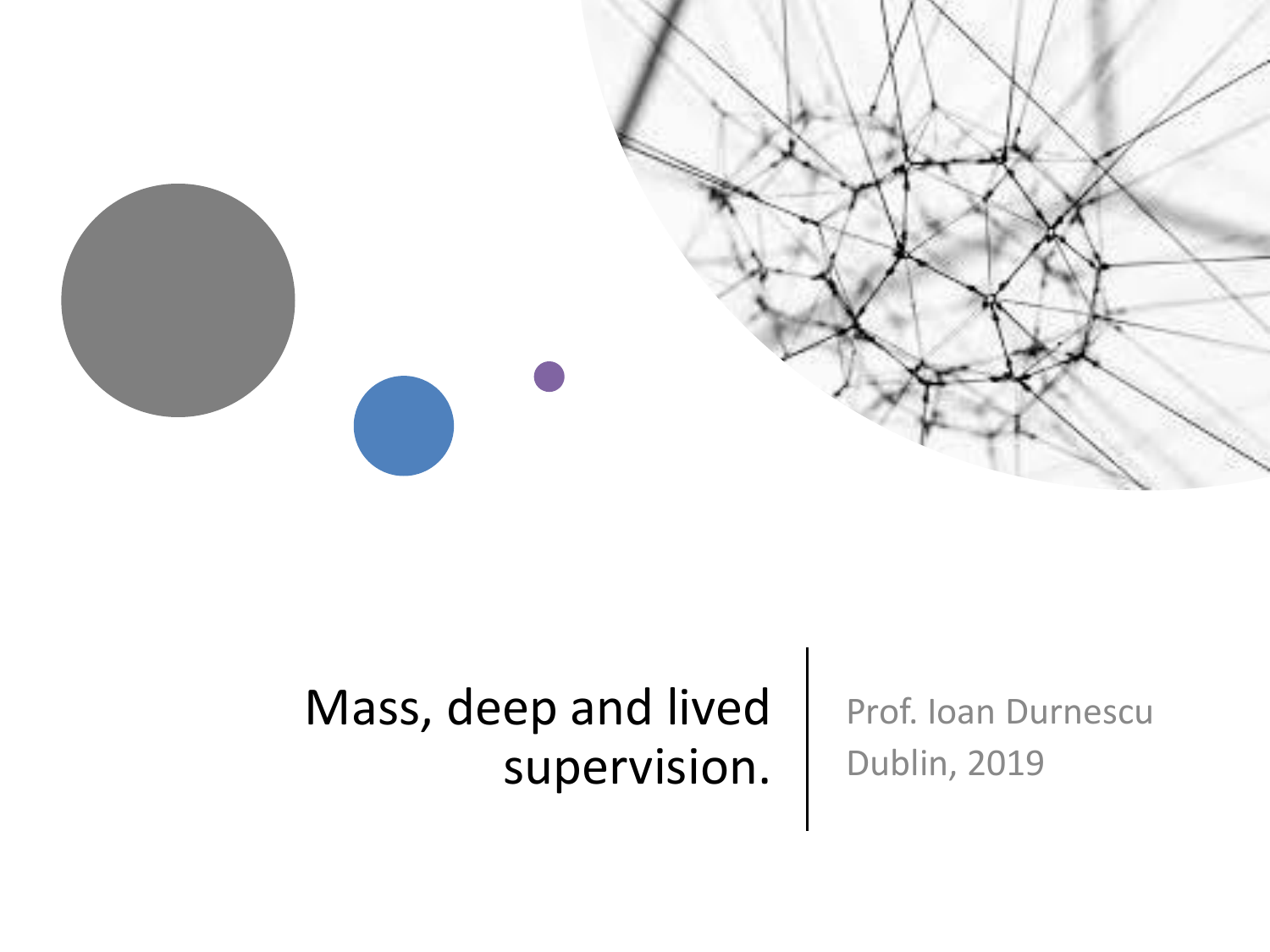# The origin of probation

- 'As a **mere substitute for imprisonment** without supervision
- Next as **supervision** of the offenders for the purpose of learning what the probationer's conduct was.
- Then as **reformative period** in which the probation officer offered advice' (Throught, 1927, 8)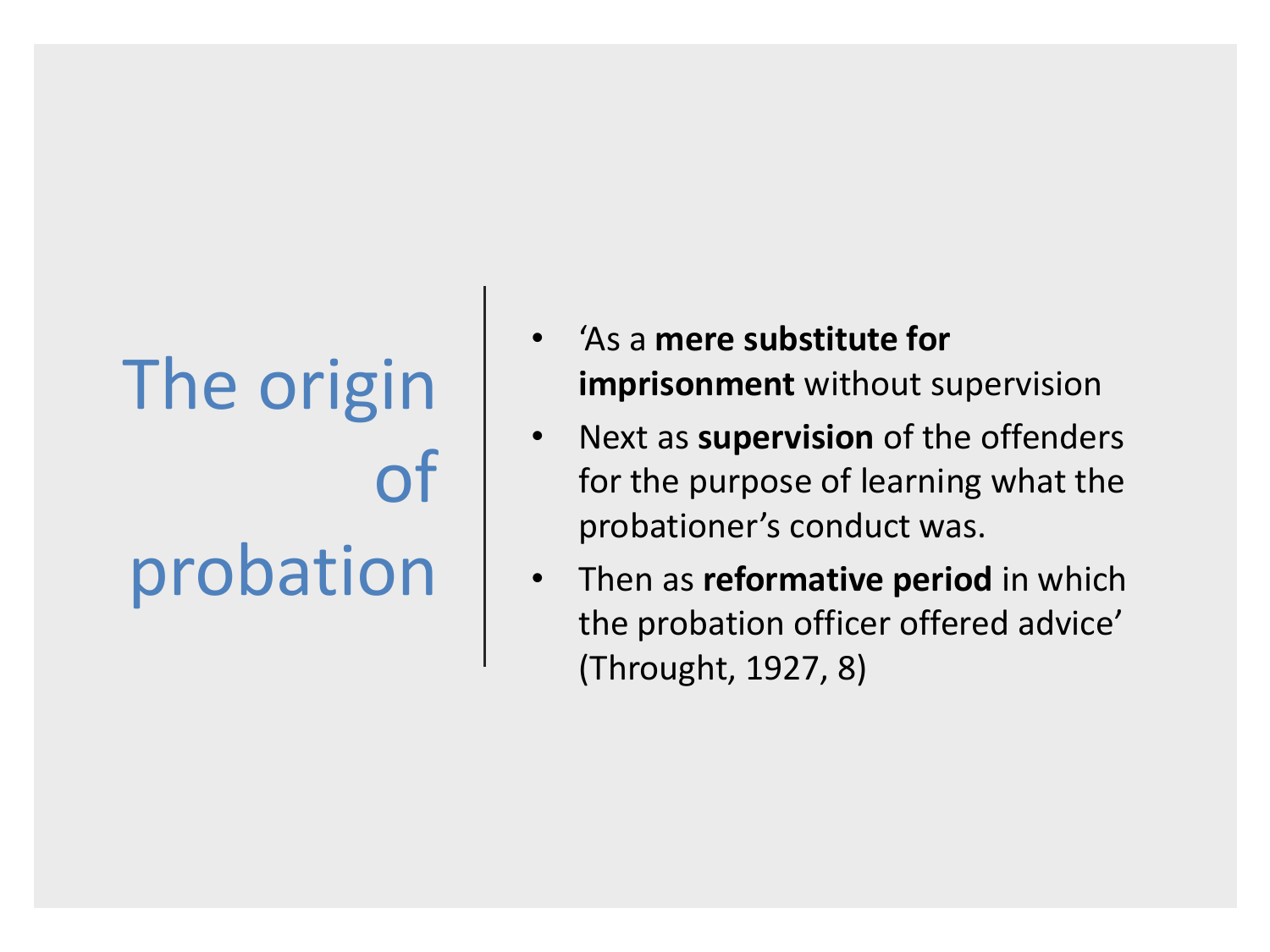#### Probation transformations

- Substitute for trial or imprisonment
- Instead of a punishment
- Judicial favour suspended sentence with no supervision
- Judicial favour suspended sentence with supervision (the proliferation of measures and obligations)
- Punishment in the community (CJA 1991)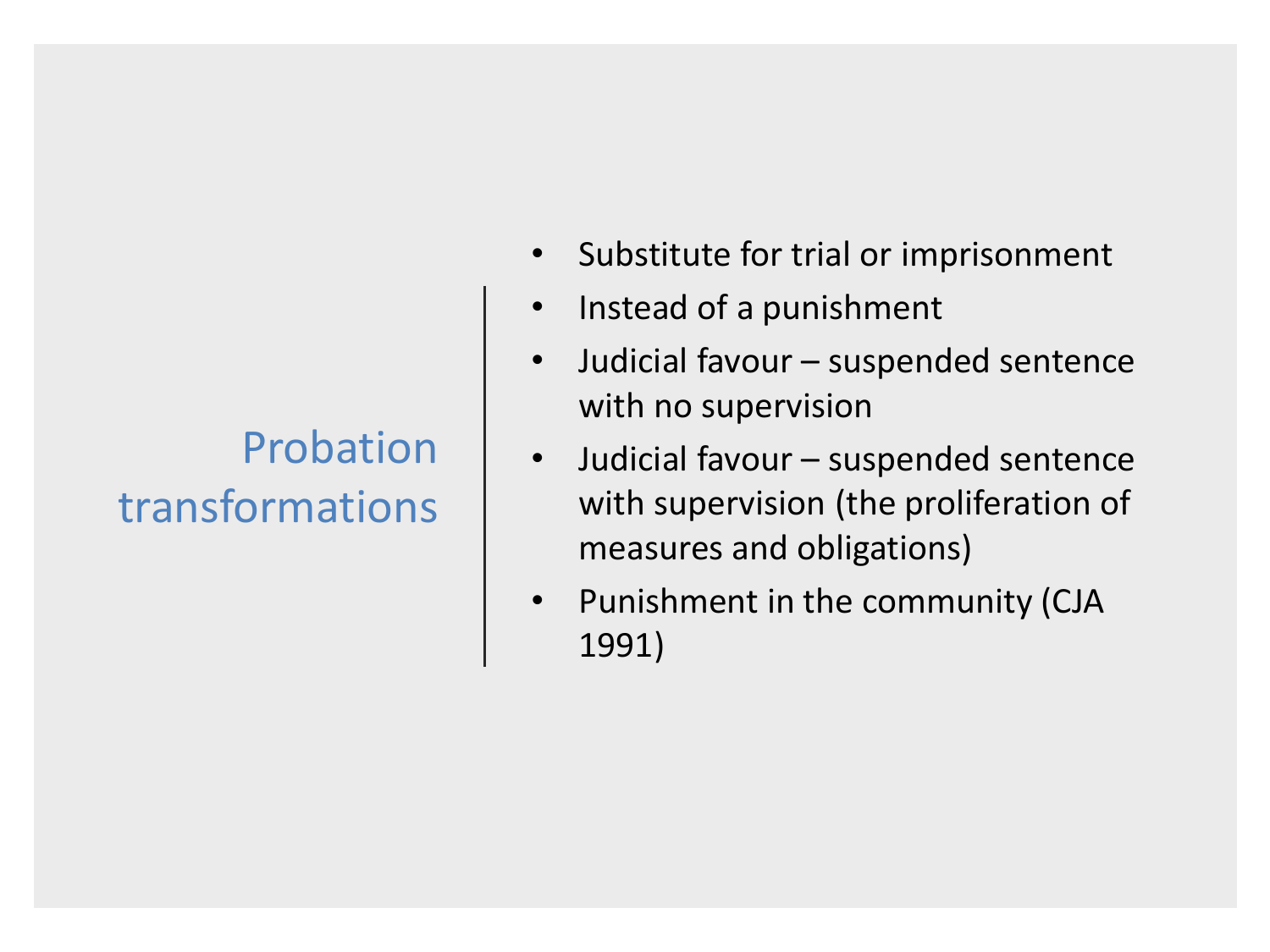### Probation transformations

In spite these transformations – probation is still linked with imprisonment – compared, contrasted, substitutionary capacity etc.



#### Mass supervision in the literature:

Lowman et al  $(1987)$  – transcarceration – the symbiotic relationship between prison and probation

Phelps (2013) – probation paradox

Phelps (2017) – relationships between mass imprisonment and mass probation – none

Aebi et al (2015) – 'csm have contributed to widening the net'

McNeill (2019) – malopticum – how the pains of supervision can be explored by visual or audio criminology means

McNeill (with Beyens, 2013,  $2018$ ) – on pervasive punishment – develop the first analytic framework to understand mass supervision – scale, effects, intensity, legitimization, shape and distribution.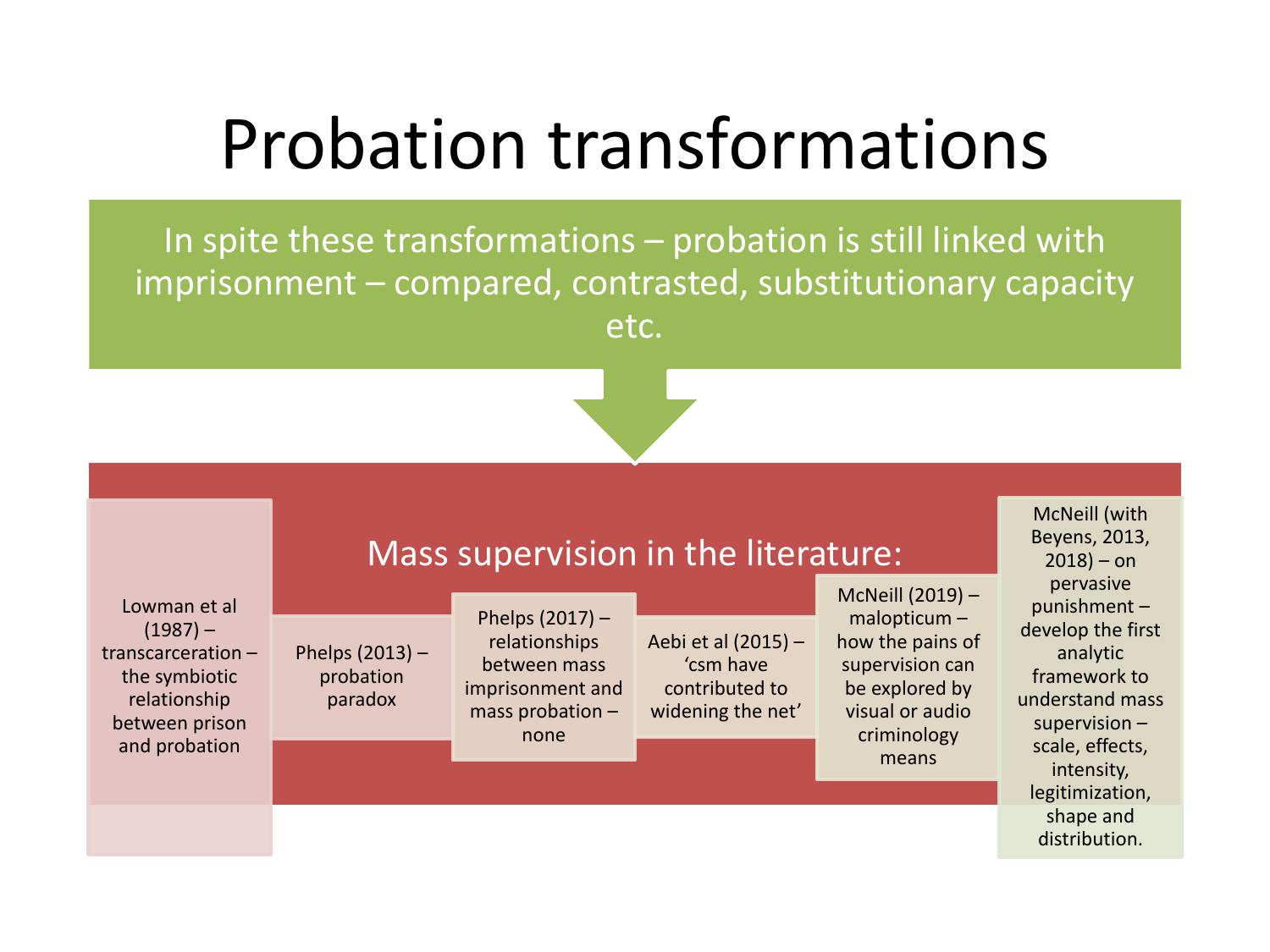#### Public legitimacy still linked to imprisonment …

• The traditional ethos of probation as alternative to prison never ceased to exist in the public rhetoric:

'The Romanian Probation Service serves the courts and the public by supervising offenders in the community in order to reduce crime and the cost and consequences of **unnecessary imprisonment**'

(Mission statement in the inception phase)

#### ART. 2 (Lg. no. 252/2013)

- '…
- (3) Promoting the community sanctions and measures aims at reducing the social costs of the penal measures and sanctions **by reducing the penitentiary population**, valuing the socioeconomic potential of offenders and maintaining the community safety'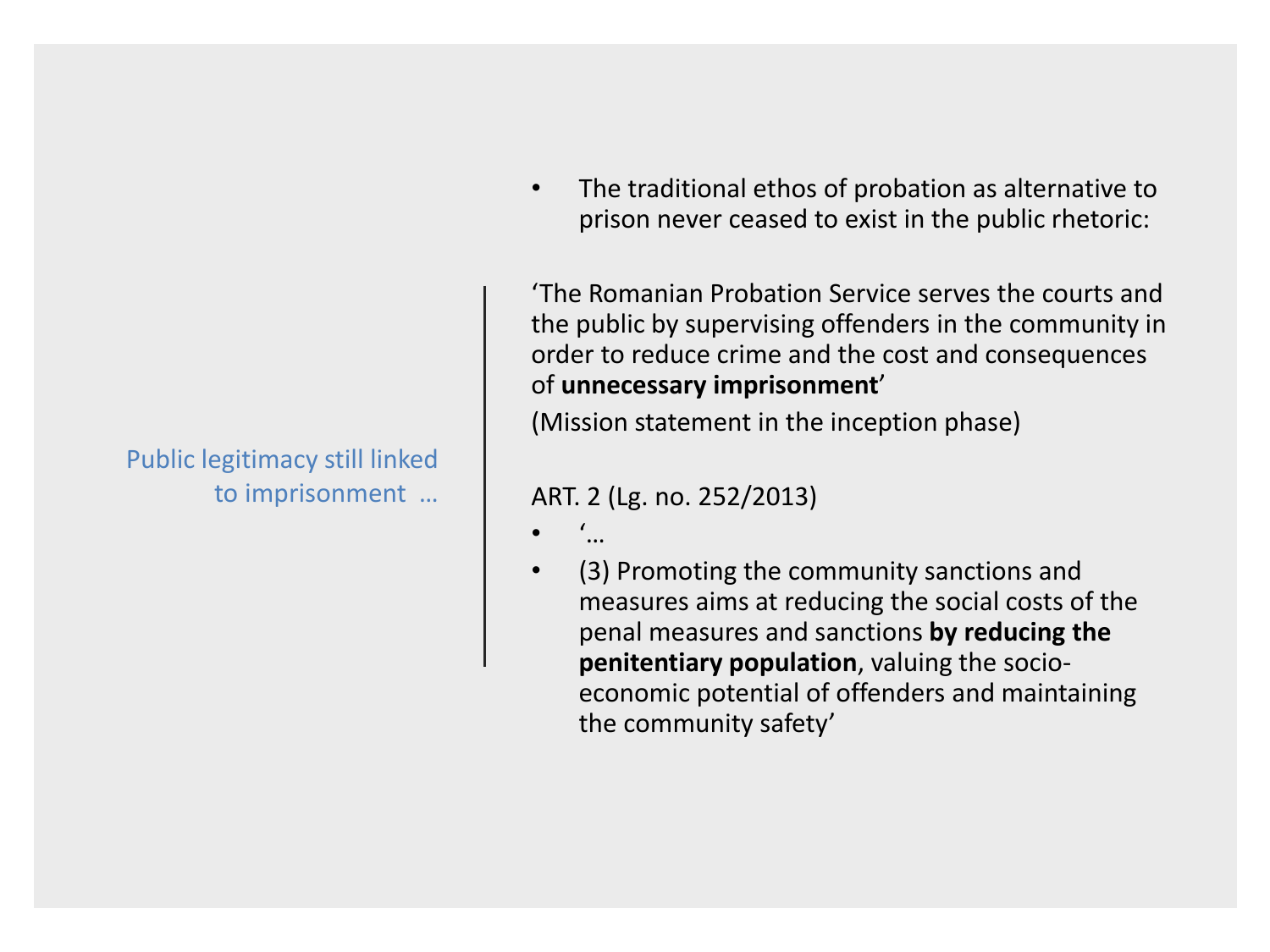# Aim of this presentation

- Describe the transformations in the use of probation in Romania under the new Penal Code (entered into force in February 2014) – focusing on the career of road offences.
- Suggest more analytics to explore the transformations in the field of supervision - deep supervision, lived supervision
- Mainly for adults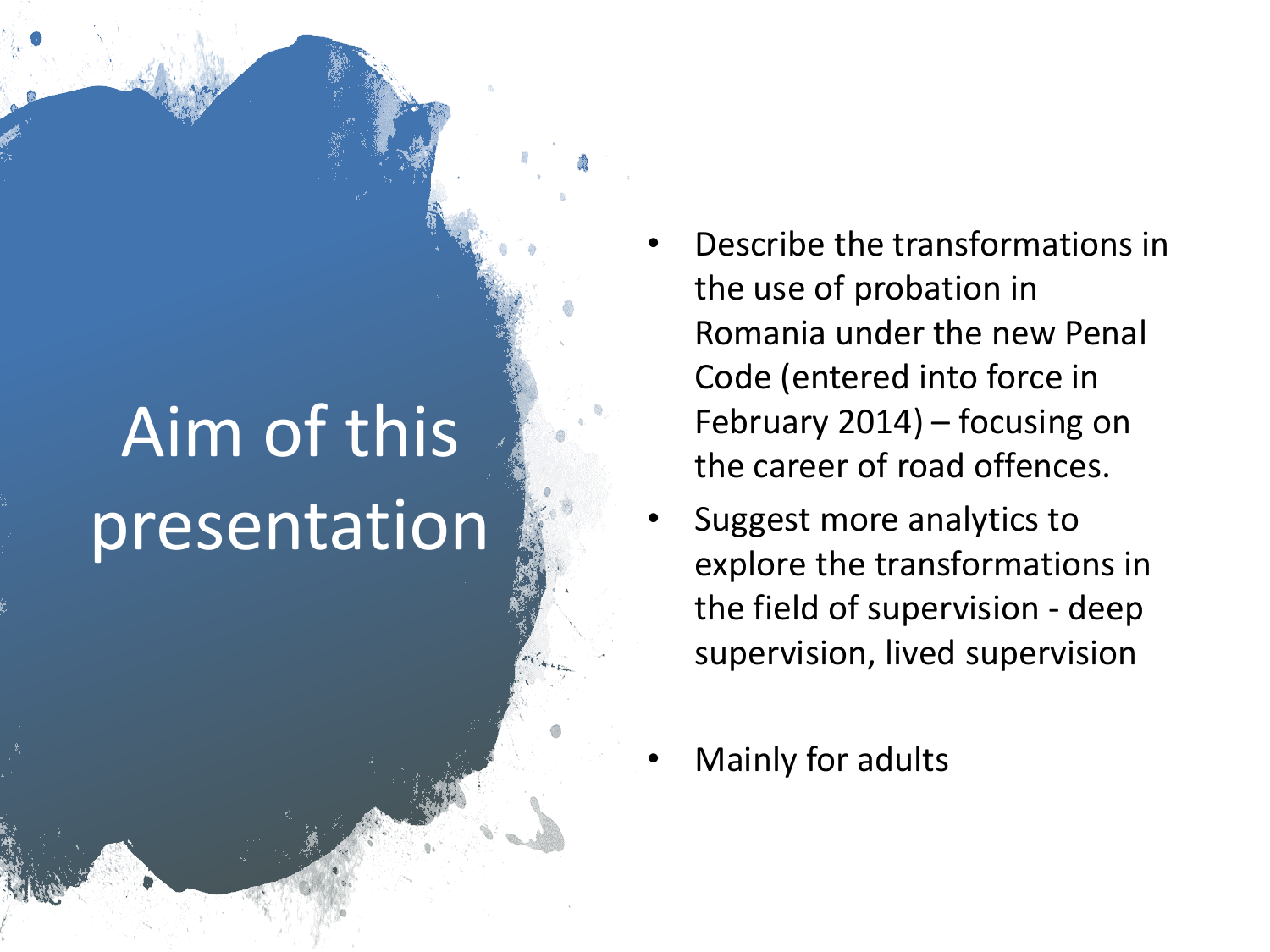#### Old Penal **Code**

Adopted in 1969

Modified many times but around the same prisoncentric philosophy

#### Main sanctions:

•Fine

- •Prison
- •Conditional Suspended Sentence (>3 years or fine)
- •Suspended Sentence under Supervision (>4 years)
- •Life imprisonment

Conditional release – special case – no supervision

Sanctions and measures related to probation - adults:

•Suspended sentence under supervision (introduced in 1992)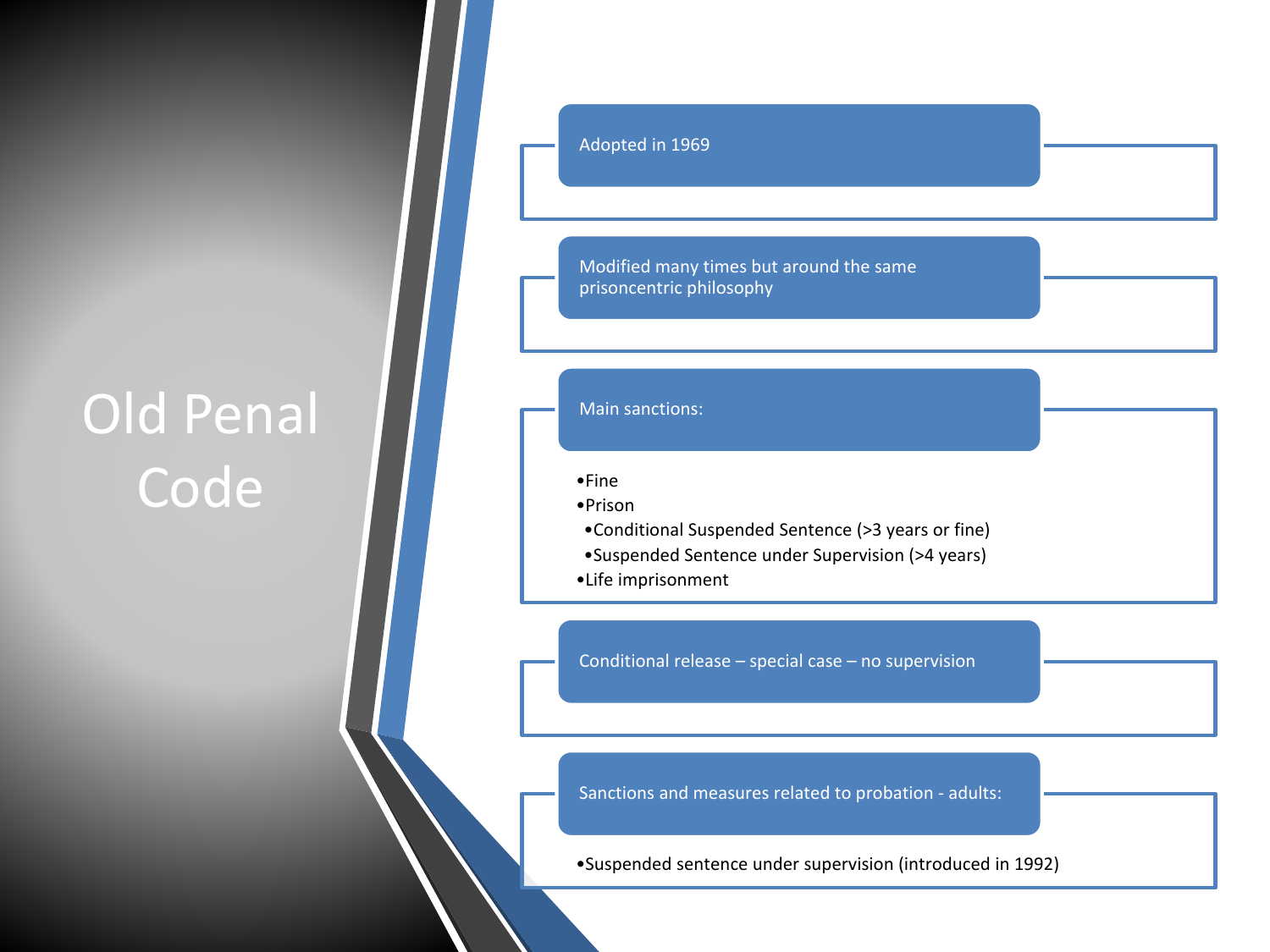#### New Penal **Code**

| Lg. nr. 286/2009 with<br>subsequent changes                     |                                                                                                                                                                        |
|-----------------------------------------------------------------|------------------------------------------------------------------------------------------------------------------------------------------------------------------------|
| Entered into force 1<br>February 2014                           |                                                                                                                                                                        |
|                                                                 | $•$ Fine                                                                                                                                                               |
| Sanctioning system<br>(adults):                                 | ·Imprisonment<br>•Deferred sentence<br>•Postponement of sentence (>2 years or<br>fine)<br>•Suspended sentence under supervision<br>$( >3$ years)<br>•Life imprisonment |
| Conditional release -<br>supervision if the term $> 2$<br>years |                                                                                                                                                                        |
| <b>Probation involvement:</b>                                   | •Postponement<br>•Suspended sentence<br>•Conditional release                                                                                                           |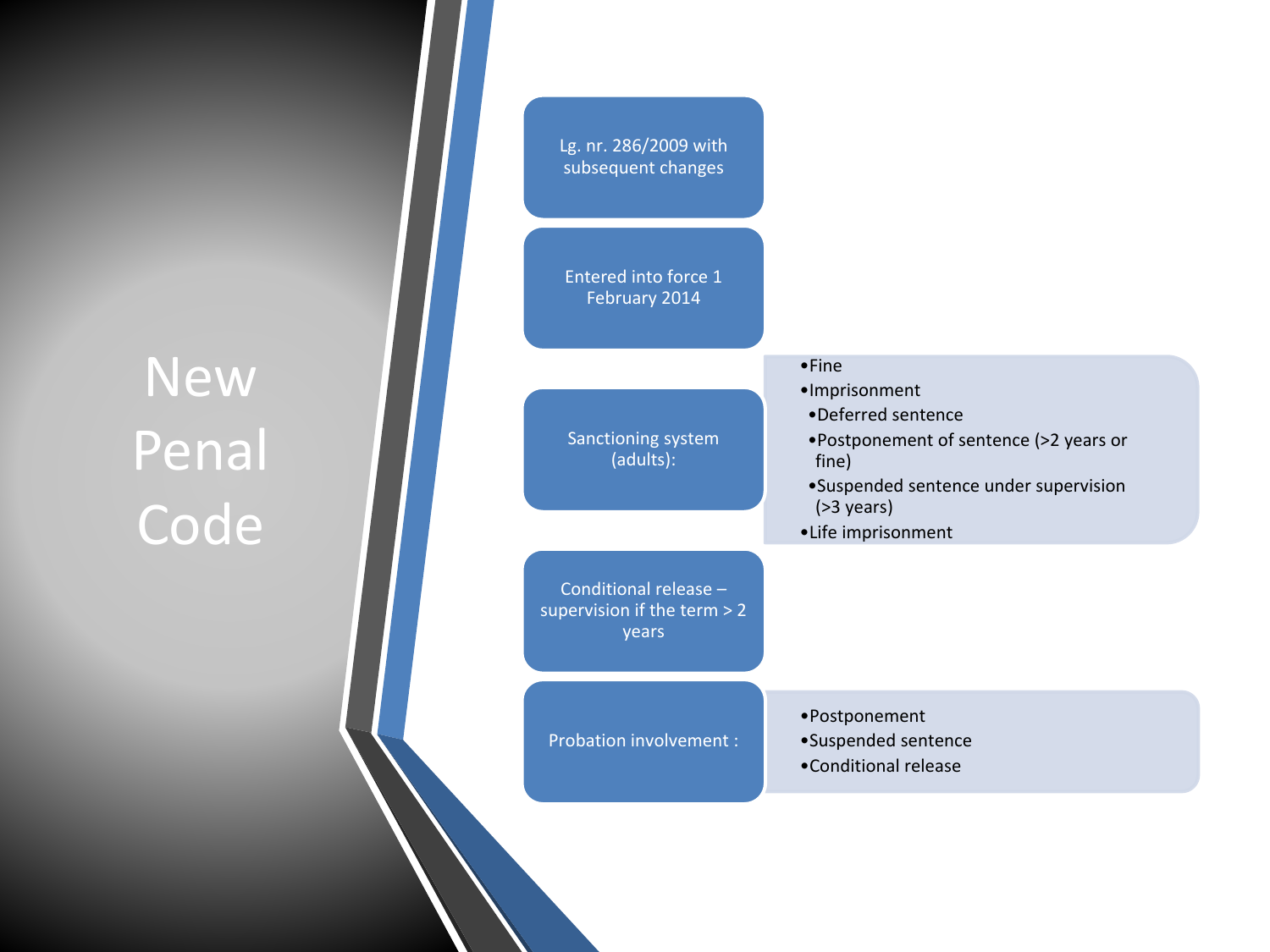#### Probationers vs. Prisoners at 31st of December

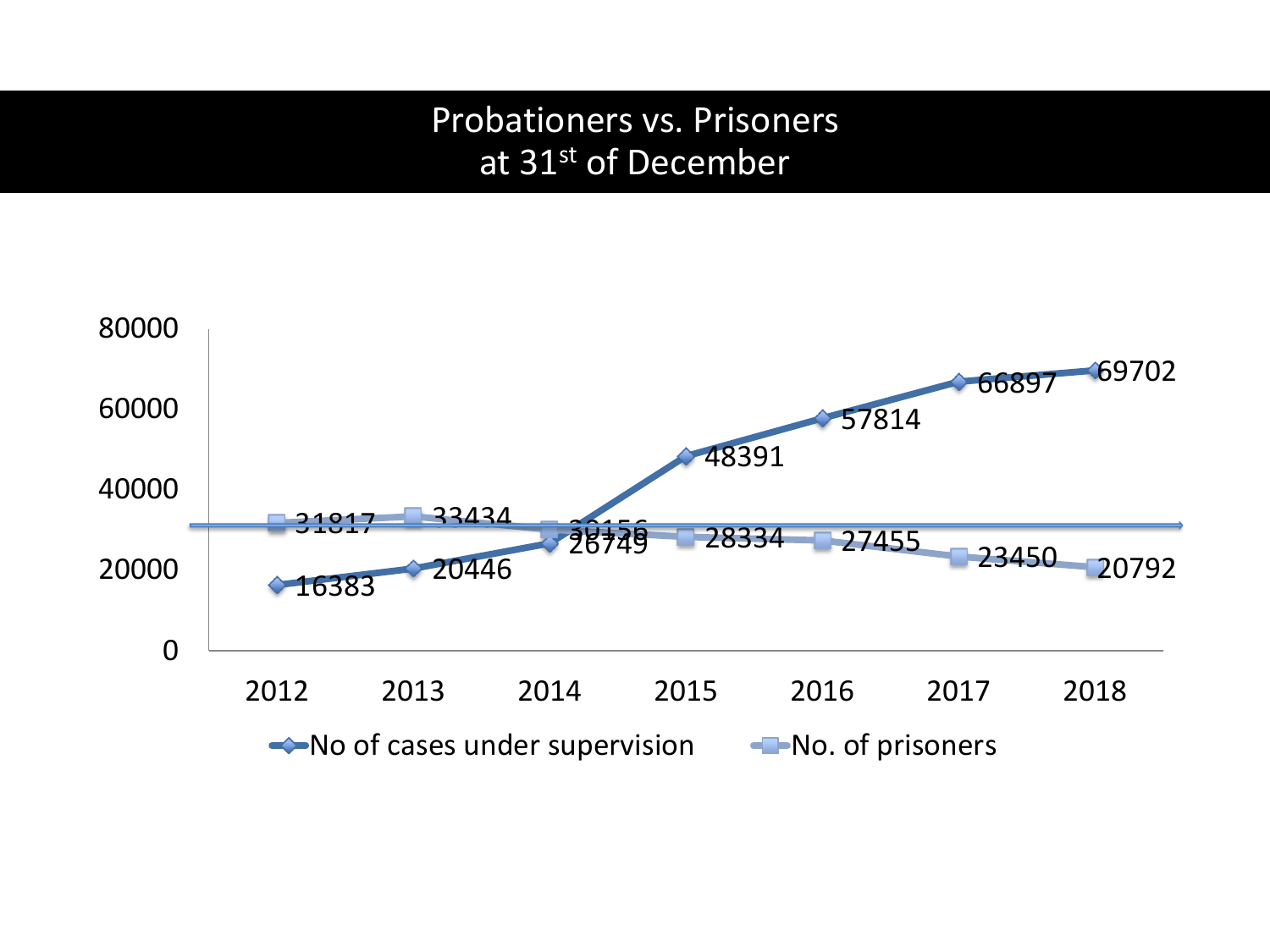

• Slight decrease

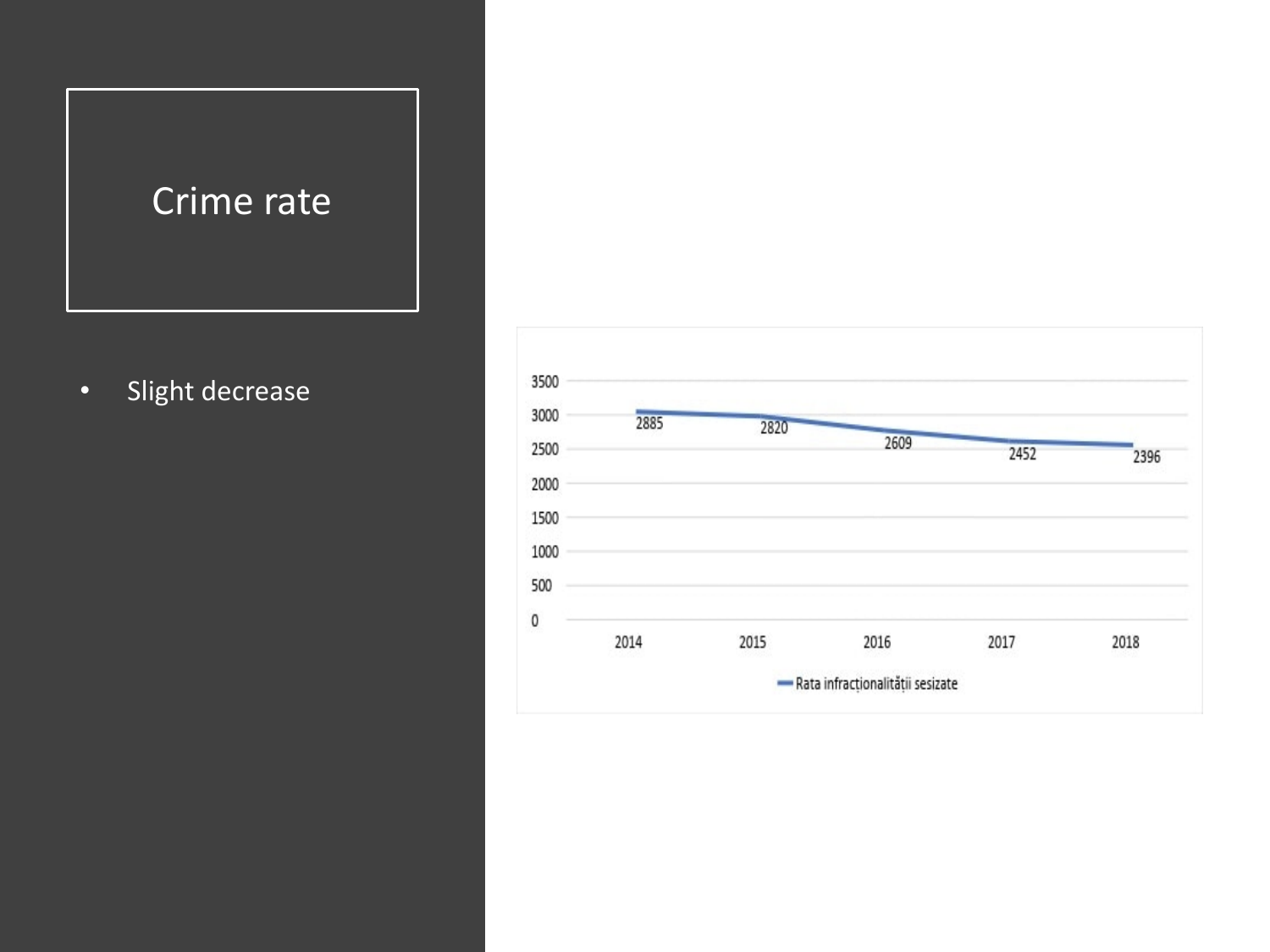# Registered road crimes

- Slight increase from 2017 to 2018:
- $27,551 29,220$

• Maybe selective policing?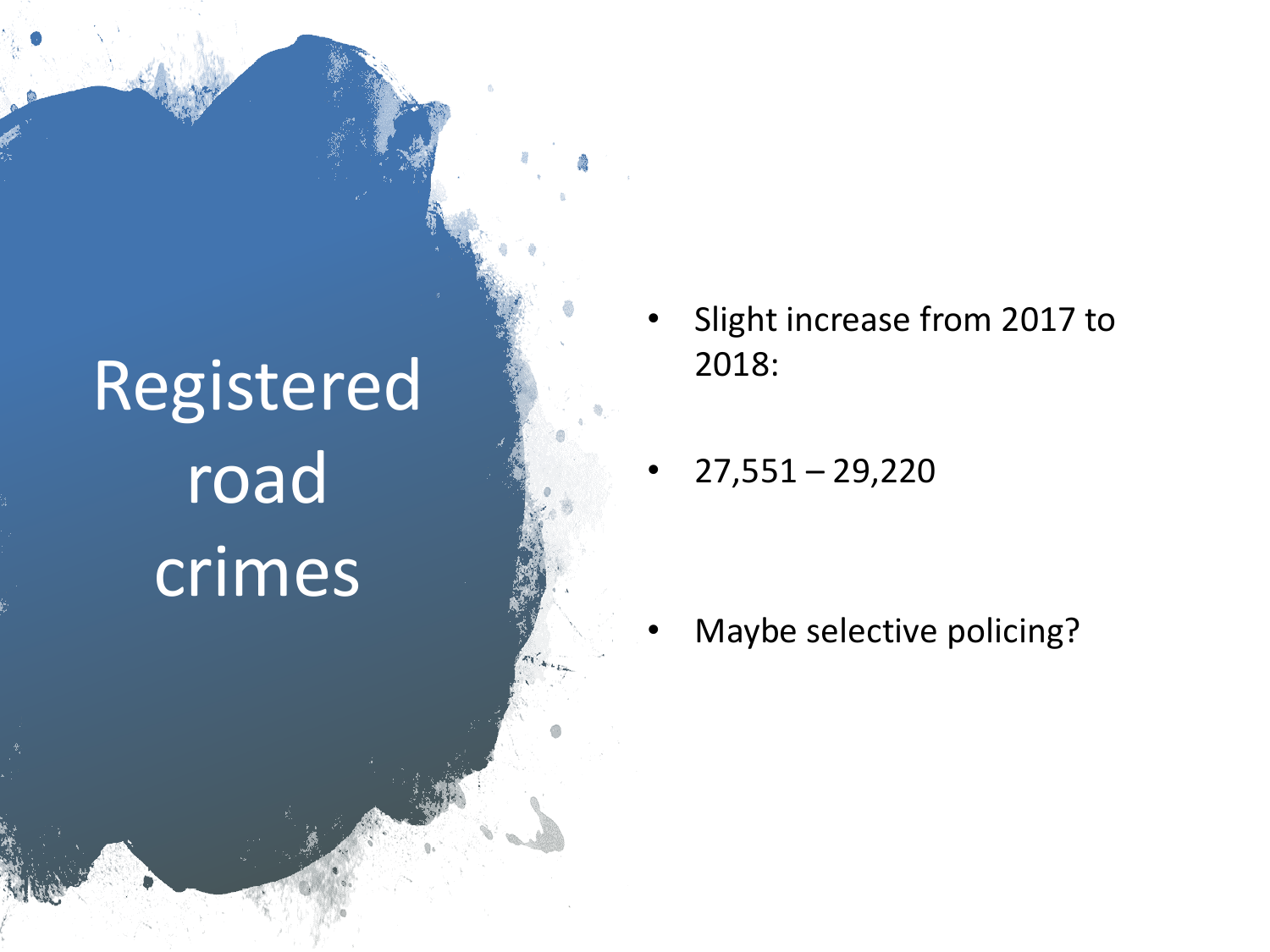## Structure of offences for probationers

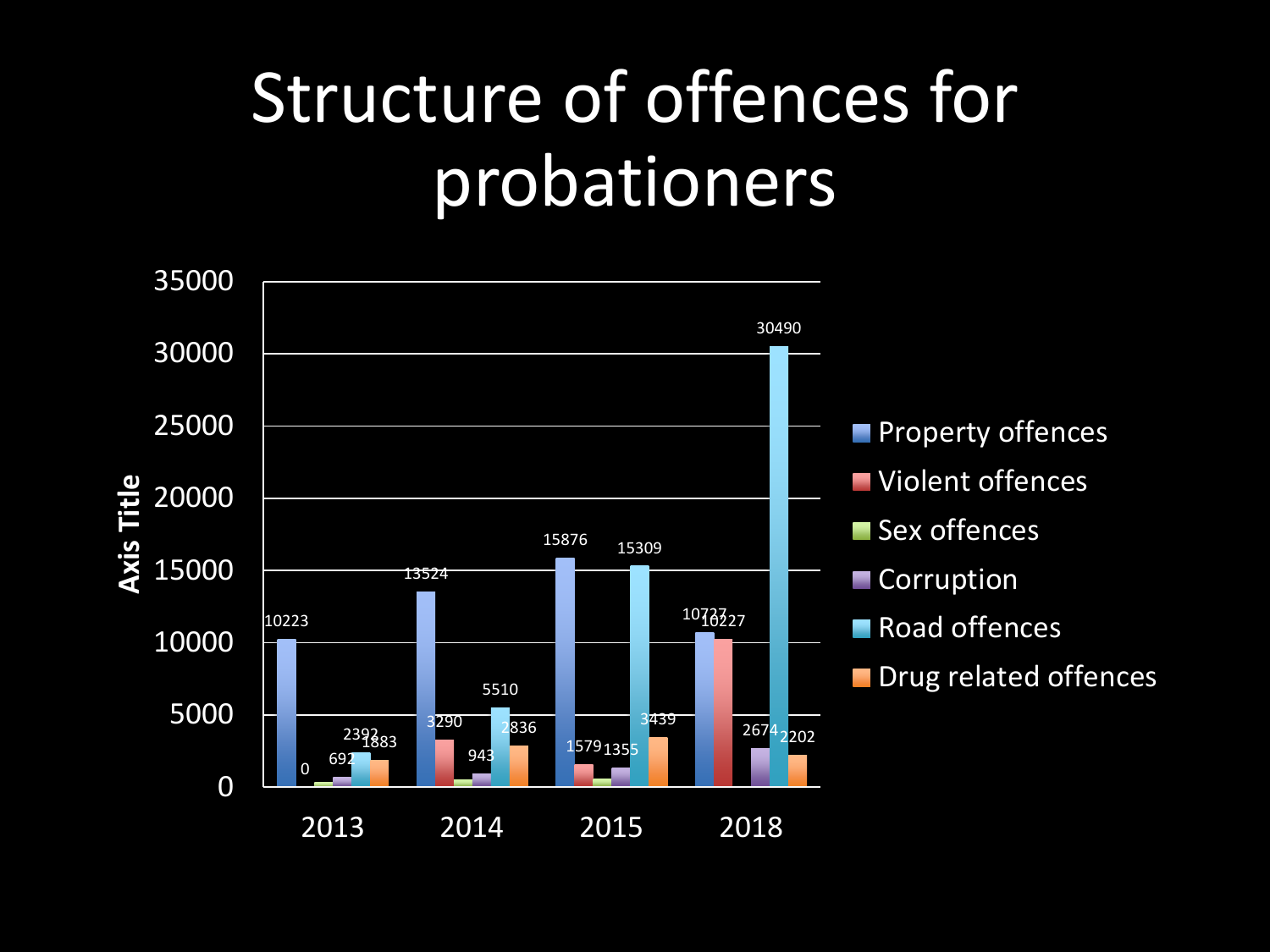## Structure of the offences among prisoners

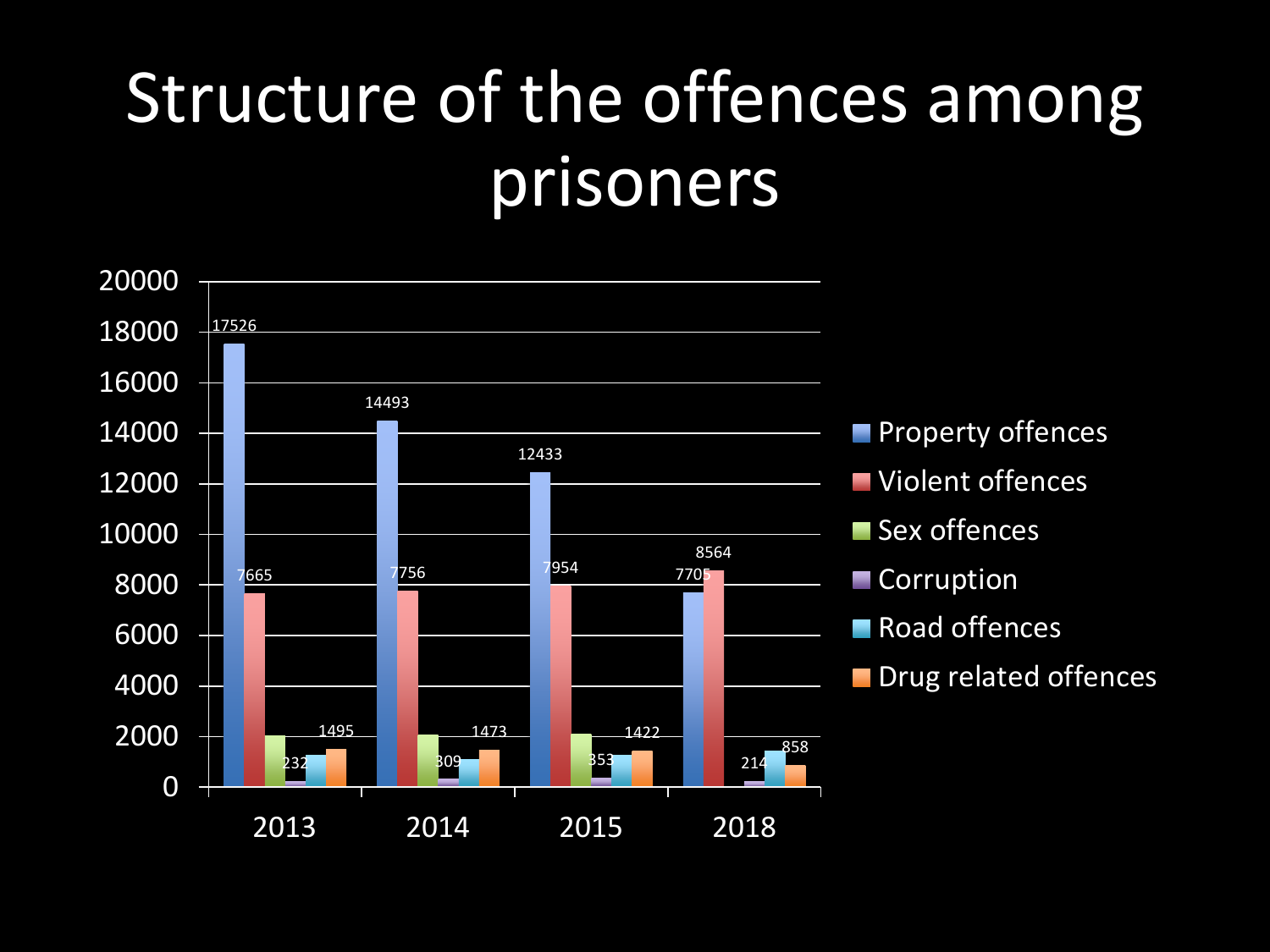## Prison/Probation Road offences

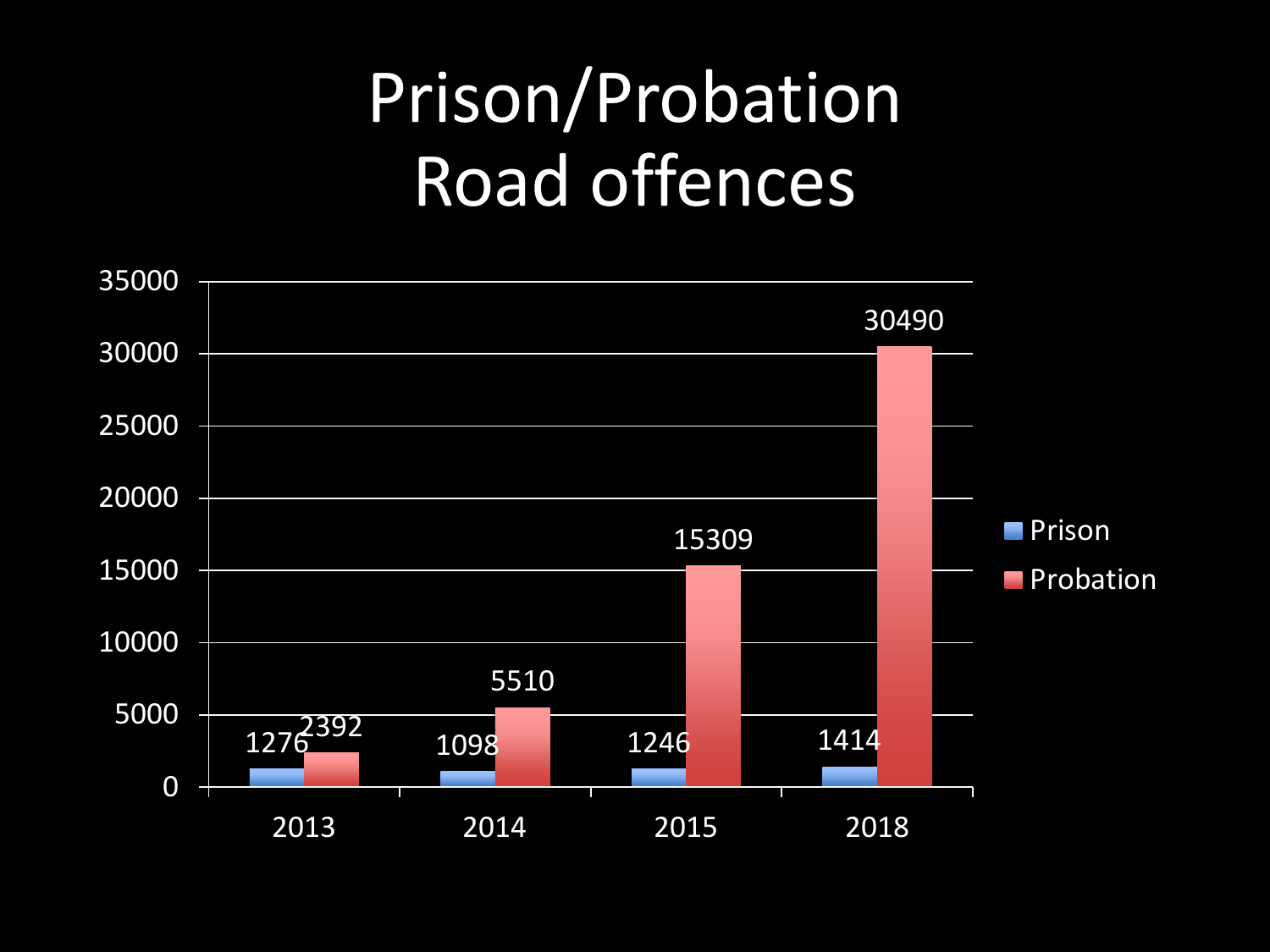

Caseload structure for probation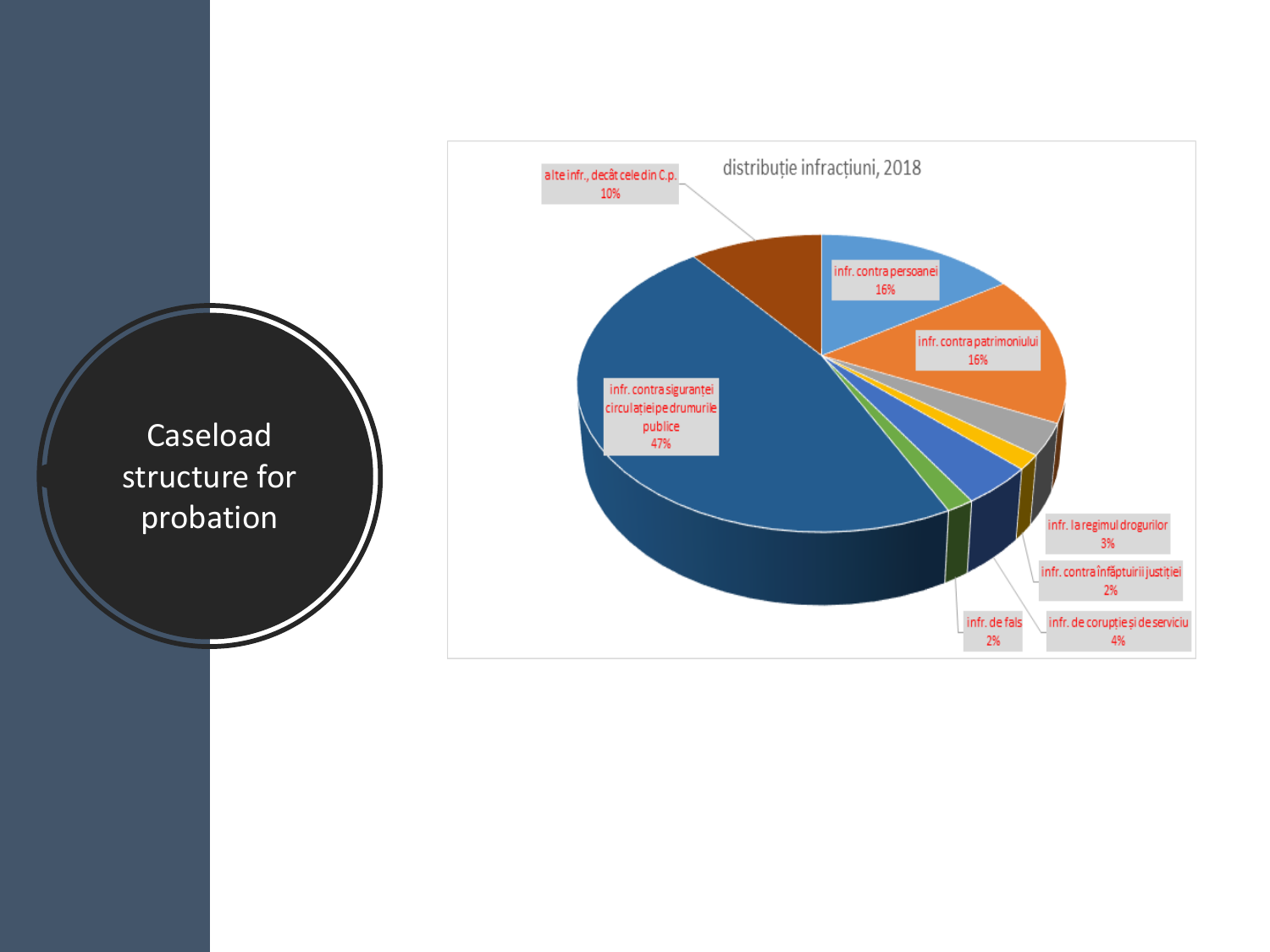Possible conclusions on the spread of supervision – mass supervision

- Probation seems to be net widening for road offences
- Probation seems to be a powerful alternative for property offences and corruption and a moderate alternative for drug related offences
- To search deeper for gender distribution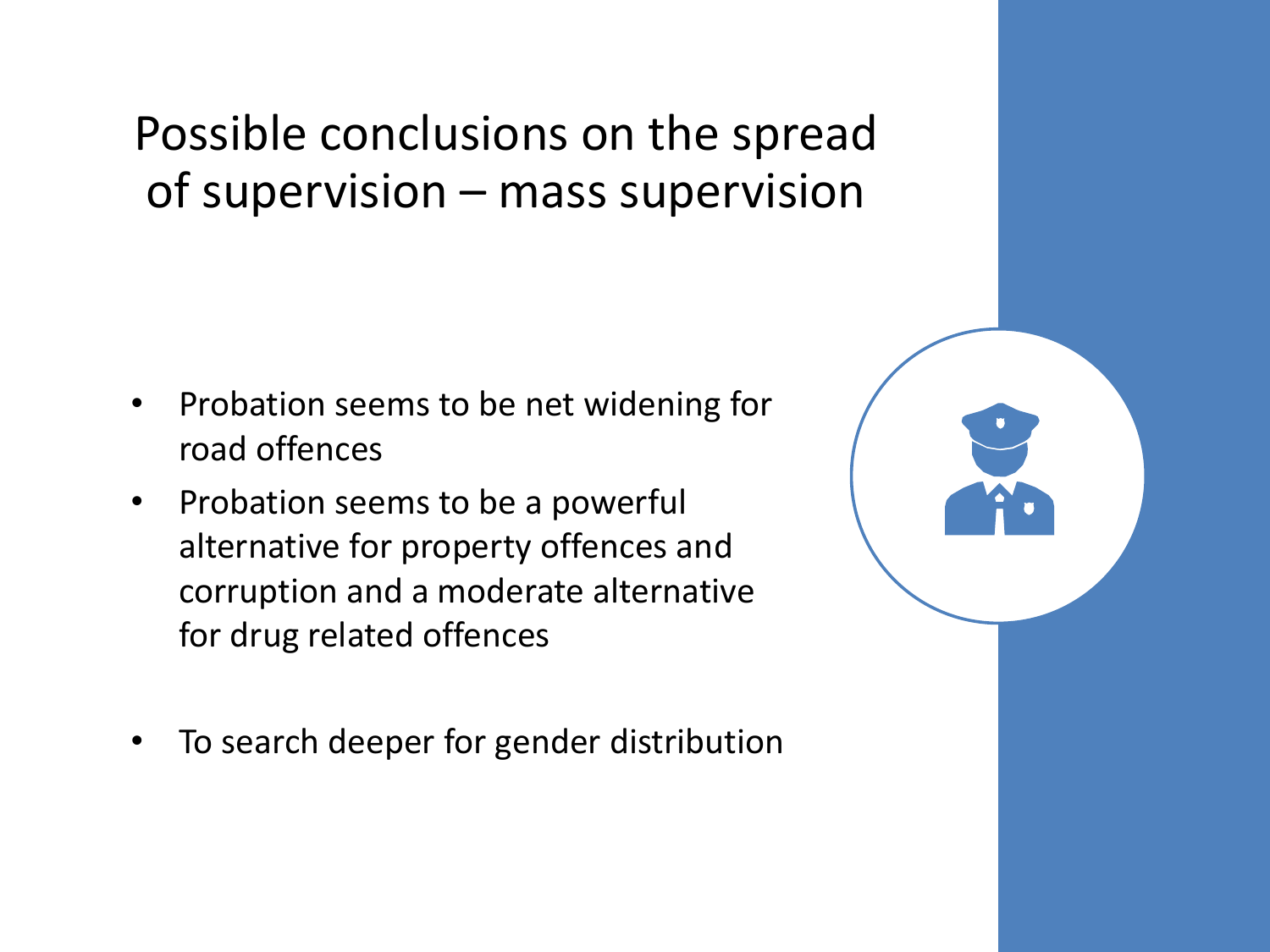## Conclusions on mass supervison

#### col în trafic. Șoferi prinși băuți l in, fără permis sau cu dreptul de ducere suspendat, prinși de poli

2018, 17:02 de lonela Stănilă Devino fan

le: slobozia, infractiuni, rutier, politisti, dosare penal, alcool, permis

**V** Tweet

|  | Aboneaza-te la newsletter |
|--|---------------------------|
|  |                           |

Adresa ta de emai

昌

- Probation service has a net-widening effect for road offences
- How can it be explained:
	- Media pressure 'moral panic'
	- Selective policing?
	- More sanctions applicable to the same offence – deferred sentence but also suspended sentence
	- Up-tariffing and hyper criminalization – increase the mandatory minimum sentence

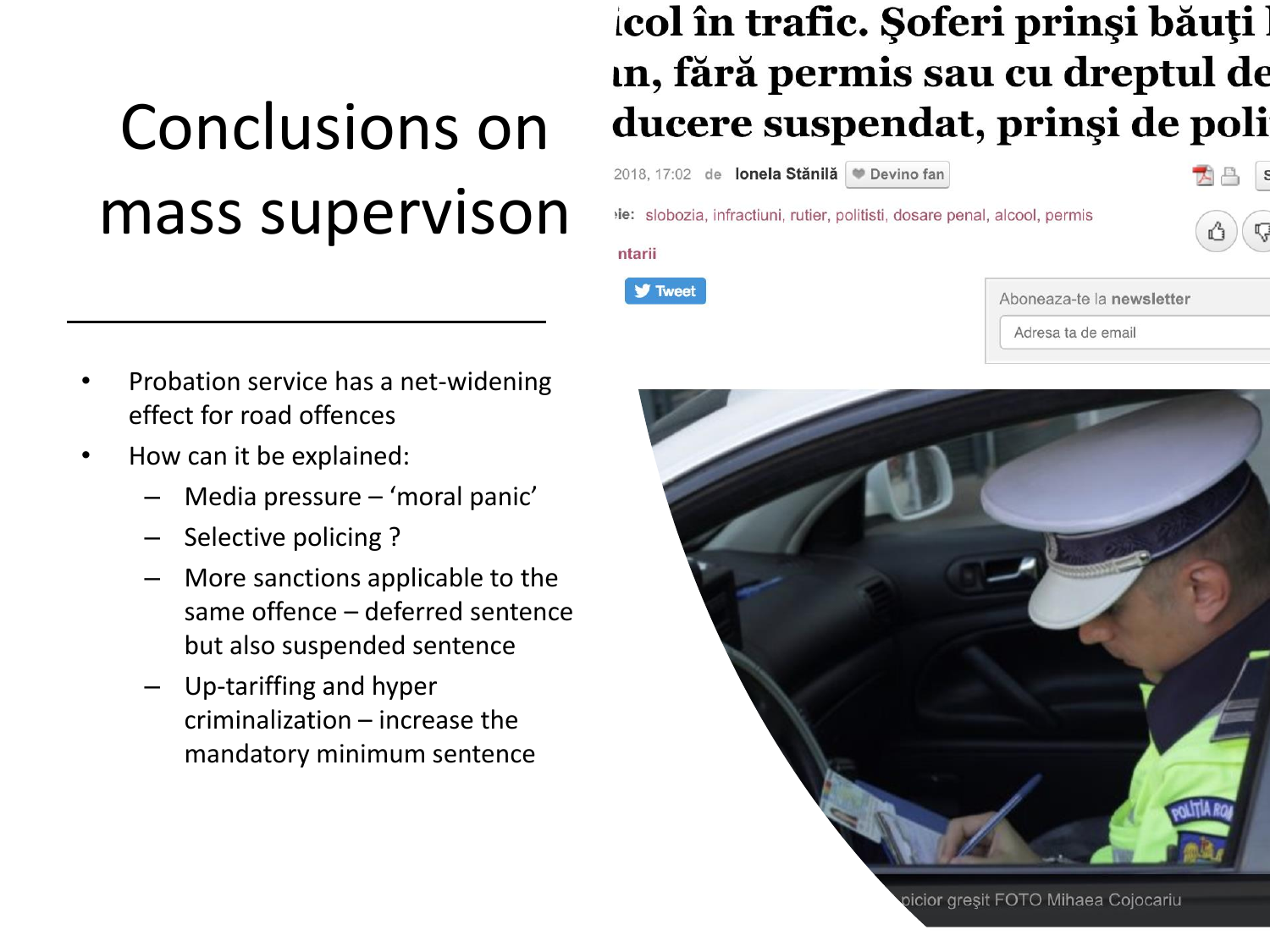## But other transformations – Deep supervision / Lived supervision



**Mass supervision** – the spread and the forms

**Deep supervision** – the depth - the way supervision is constructed and performed:

- Average length of supervision
- Average number of measures and obligations – on different types
- Average number of CS with average number of CS hours
- Average number of technical violations (or percentages)
- Use of technology tightness of supervision
- Mortality rate

**Lived supervision** - the way supervision is experienced by the probationers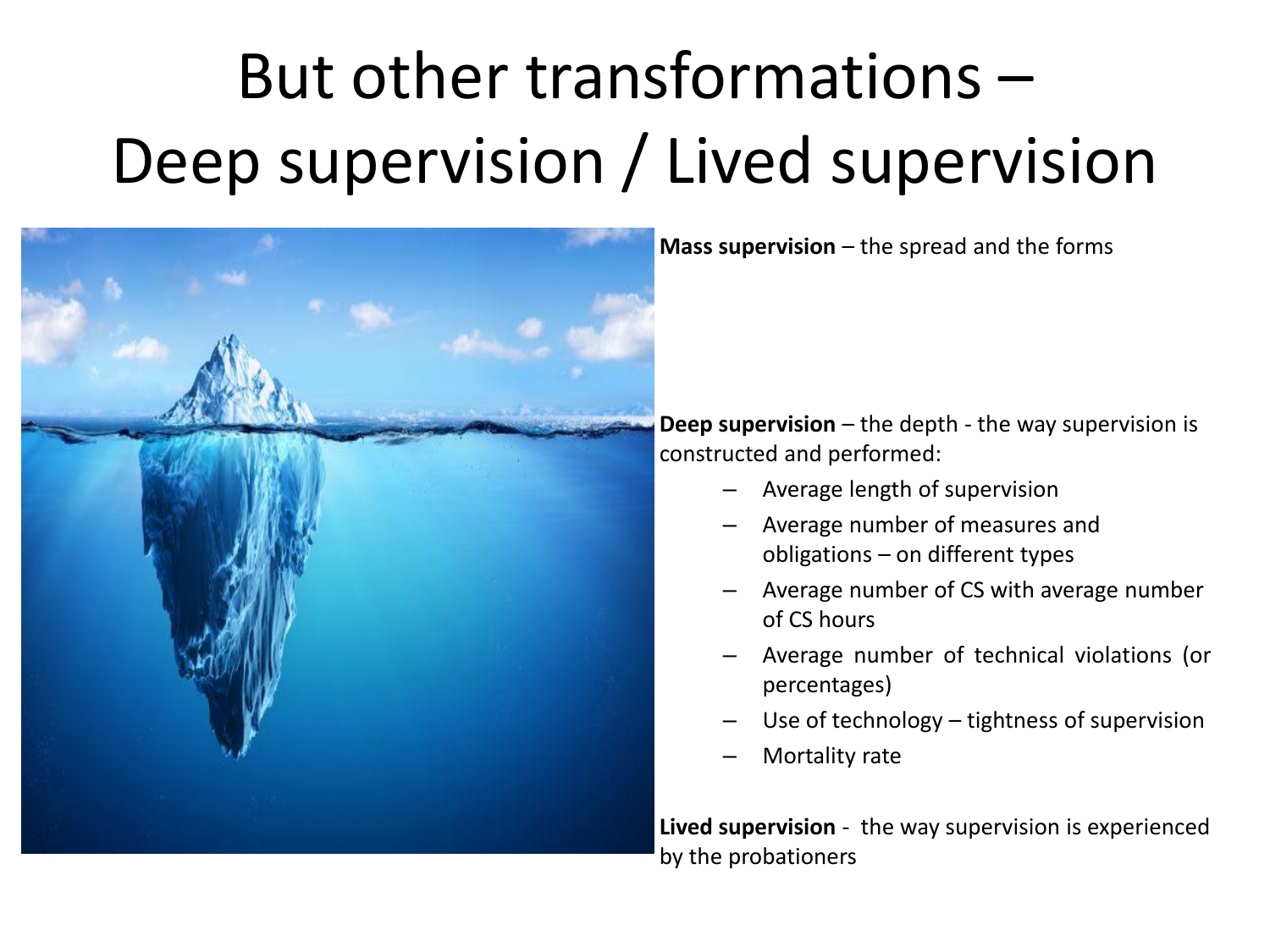

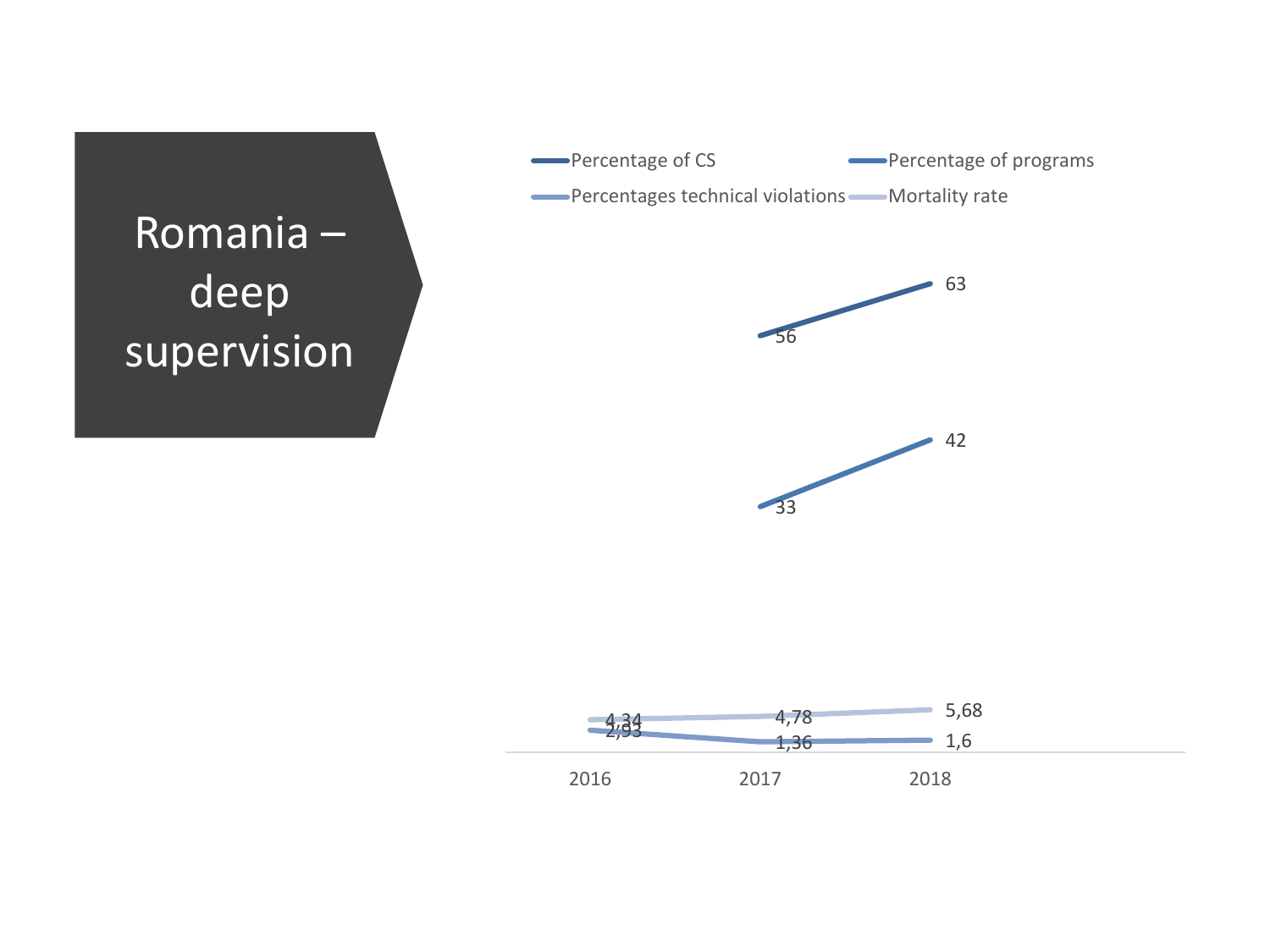

Inspectorate of

#### Innovation in probation: The Eurobarometer on **Experiencing Supervision**

loan Durnescu

HM Inspectorate of Probation

Academic Insights 2019/06

# Lived supervision

• Not only satisfaction but also legitimacy, quality of relationship, co-production, rehabilitation score, punishment score etc.

• [https://www.justiceinspectorates.gov.uk/hmipr](https://www.justiceinspectorates.gov.uk/hmiprobation/wp-content/uploads/sites/5/2019/10/Academic-Insights-Durnescu.pdf) obation/wpcontent/uploads/sites/5/2019/10/Academic-Insights-Durnescu.pdf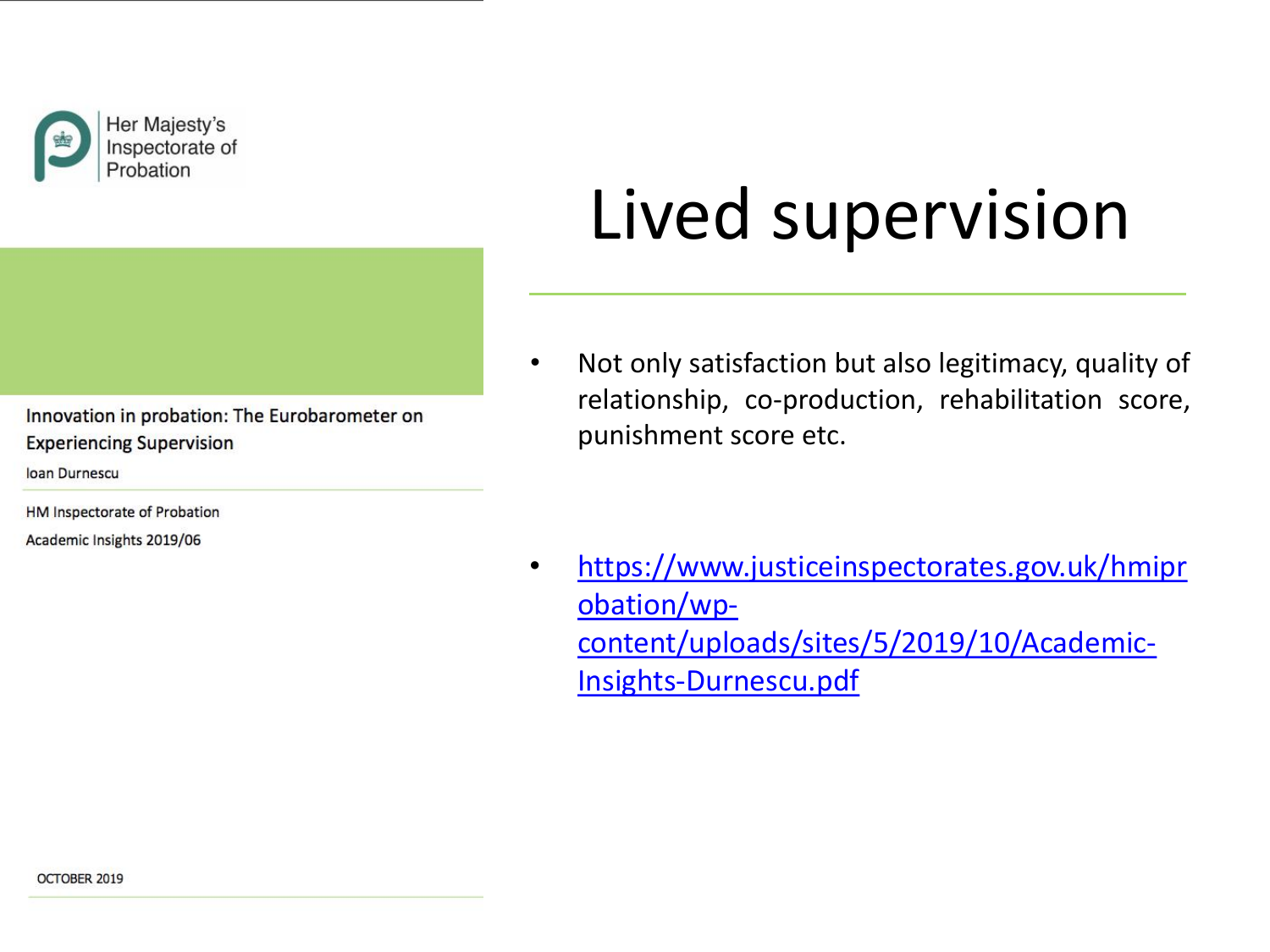## Conclusion

Mass supervision  $-$  yes, but de-linked from mass imprisonment

Develop a more analytic approach – sources, shapes etc. (see McNeill, 2019)

Develop more analytics to explore other transformations of supervision – not only spread but also the depths and the lived

Start collecting data according to these analytics in order to understanding the magnitude, the contours and effects of change.

Start creating an outline framework of analysis for comparative research – H2020?